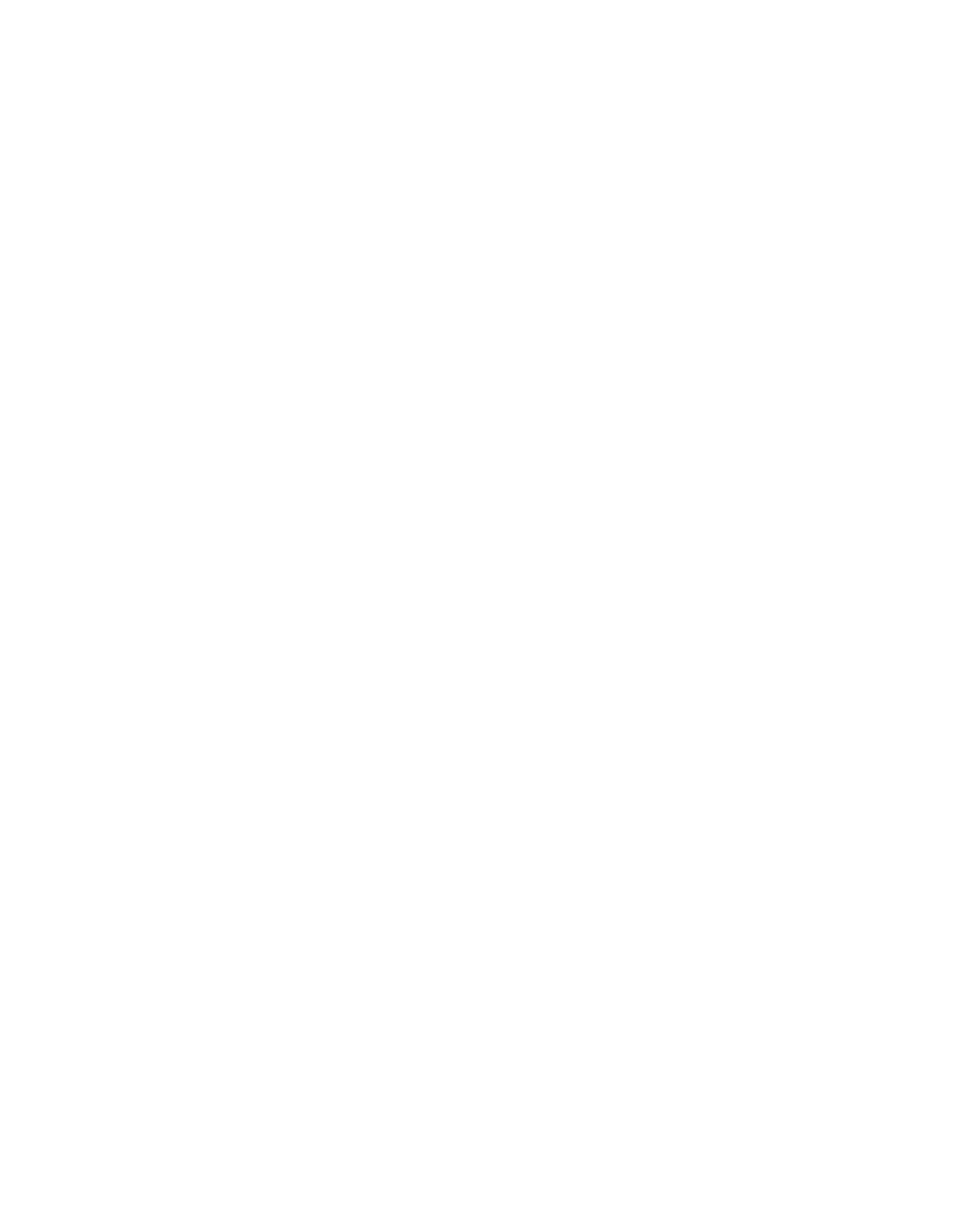#### **ARTICLE I - NAME**

The name of this club shall be the Eastern Connecticut State University Investment Club.

#### **ARTICLE II - PURPOSE**

It shall be the purpose of this organization to virtually educate members of new trading techniques, create a network for investment ideas, and create exclusive mentorship opportunities.

#### **ARTICLE III - MEMBERSHIP**

| Section 1 | This organization will be open to all students currently registered at<br>Eastern Connecticut State University.                                                                                                              |
|-----------|------------------------------------------------------------------------------------------------------------------------------------------------------------------------------------------------------------------------------|
| Section 2 | Anyone who attends two consecutive meetings will be considered a voting<br>member of the Investment Club.                                                                                                                    |
| Section 3 | Any voting member unable to attend a meeting for an excusable reason<br>may vote by an absentee ballot.                                                                                                                      |
| Section 4 | Membership shall not be denied to any student because of race, religion,<br>gender, color, ancestry, national origin, age, sexual orientation, disability<br>or veteran status except as sanctioned by federal or state law. |

# **ARTICLE IV - EXECUTIVE BOARD & OFFICERS**

- Section 1 The membership of the Executive Board shall consist of the President, Vice-President, Secretary, and Treasurer. The Faculty Advisor shall serve as a non-voting ex-officio member of the Executive Board.
- Section 2 The Executive Board shall have general supervision of the affairs of the organization between its regular business meetings and shall make policy recommendations to the organization. The Executive Board shall be subject to the rules of the organization and shall not act in conflict with actions taken by the organization.
- Section 3 The Executive Board shall have the power to establish all standing and ad hoc committees of the organization. The President, with the advice and consent of the Executive Board, shall have the power to appoint the chairpersons of all standing and ad hoc committees.
- Section 4 The Executive Board shall meet weekly during the academic year. Meetings of the Executive Board shall be called by the President of the organization.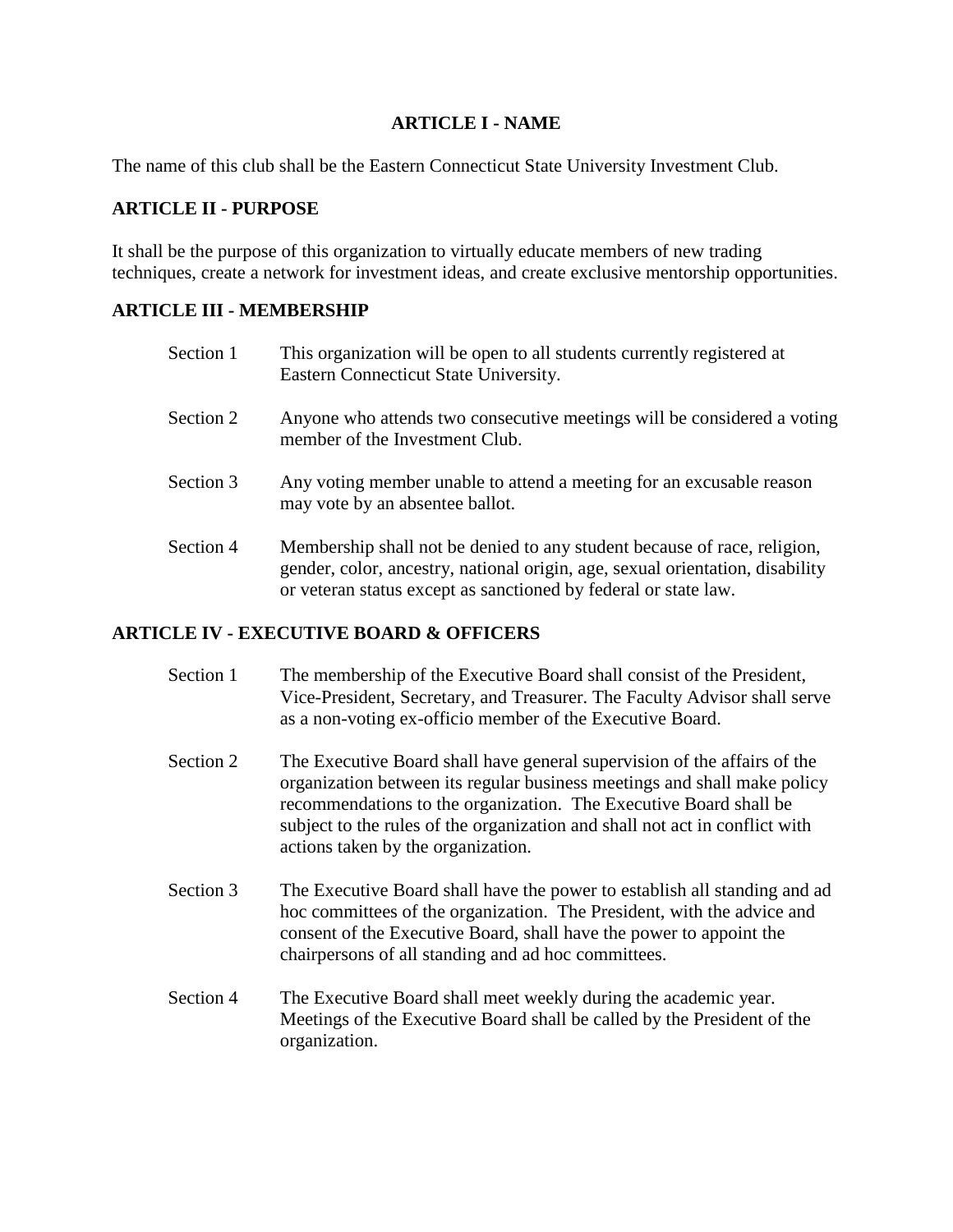Section 5 A majority of the membership of the Executive Board shall constitute a quorum. All decisions made by the Executive Board shall be by a majority vote of the members present and voting.

# **ARTICLE V - ENUMERATION OF POWERS AND DUTIES OF OFFICERS**

Officers shall perform the duties prescribed by this constitution and by the parliamentary authority adopted by the organization. Duties shall include but shall not be limited to the following.

#### Section 1 The President shall:

- a. prepare the meeting agendas;
- b. have the power to call executive board meetings and all regular and special meetings of the organization;
- c. sign all official papers related to the club (including financial paperwork in the absence of the treasurer);
- d. have the power, with the advice and consent of the Executive Board, to appoint the chairpersons of all standing and ad hoc committees;
- e. appoint a temporary secretary to take minutes when the secretary is absent;
- f. act as the spokesperson for the organization;
- g. be an ex-officio member of all standing and ad hoc committees except the nominating committee.

# Section 2 The Vice-President shall:

- a. assist the president with responsibilities as needed;
- b. carry out the duties of the president in the absence of the president;
- c. automatically assume the powers and duties of the President if the President resigns, if the office of President becomes vacant, or if the President is impeached;
- d. coordinate all social functions of the organization;
- e. serve as coordinator of all standing and ad hoc committees;
- f. be an ex-officio member of all standing and ad hoc committees.
- g. shall be responsible for keeping records of all the receipts and expenditures of the club.

#### Section 3 Treasurer shall:

- a. expend funds as authorized by the membership of the organization as indicated in the organization's minutes;
- b. keep an accurate account of all receipts and expenditures of the organization;
- c. complete, sign, and submit all financial paperwork;
- d. submit a financial report;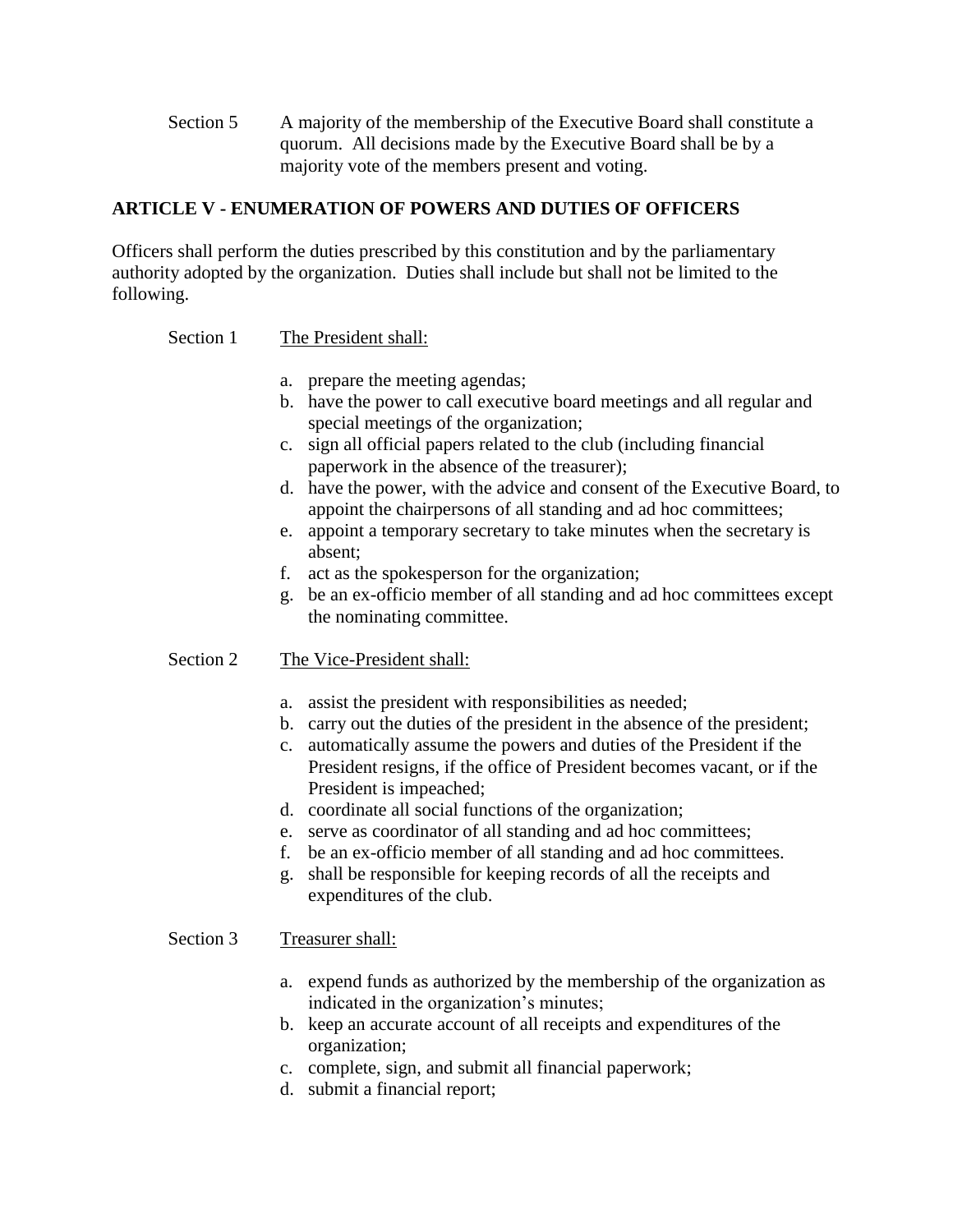- e. keep track of the club's accounts, income, and expenditures;
- f. give a Treasurer statement of balance at every meeting;
- g. request financial assistance from the Student Government Association and Budget and Management Committee if needed;
- h. be responsible for the organization complying with the policies and procedures set forth by the Student Activities office.
- i. shall be responsible for keeping records of all the receipts and expenditures of the club.
- j. shall be responsible for the monthly audits and any special audits, which will be reported to either or both Senate Club Auditor.

#### Section 4 The Secretary shall:

- a. keep a proper record of all activities of the club, including the minutes of every meeting;
- b. take attendance at all business meetings of the organization;
- c. prepare a roll call of members and call it when necessary;
- d. authenticate by his/her signature all records and documents of the organization;
- e. carry on the official correspondence of the club; which will be signed by the president;
- f. give 48 hours of notice of all meetings;
- g. distribute minutes within 48 hours of the meeting in accordance with the procedure set by the Student Activities Office.
- h. shall keep all official minutes of the business meetings of the club and notify members of the regular and special meetings.

#### **ARTICLE VI - ADVISOR(S)**

| Section 1                       | The advisor shall be chosen by the membership at a duly constituted<br>meeting of the organization by majority vote.                                                                                                                       |
|---------------------------------|--------------------------------------------------------------------------------------------------------------------------------------------------------------------------------------------------------------------------------------------|
| Section 2                       | The faculty advisor shall serve as a non-voting ex-officio member of the<br>Executive Board.                                                                                                                                               |
| Section 3                       | The advisors shall give advice for the better performance of the<br>organization.                                                                                                                                                          |
| Section 4                       | The advisor shall meet his/her responsibilities to the organization as stated<br>in written directives issued by the Student Activities Office and in the<br>Club Advisor's Operating Manual located on the Student Activities<br>Website. |
| $\mathcal{C}$ and $\mathcal{C}$ | The edviser shell cours of the discussion of the University                                                                                                                                                                                |

Section 5 The advisor shall serve at the discretion of the University.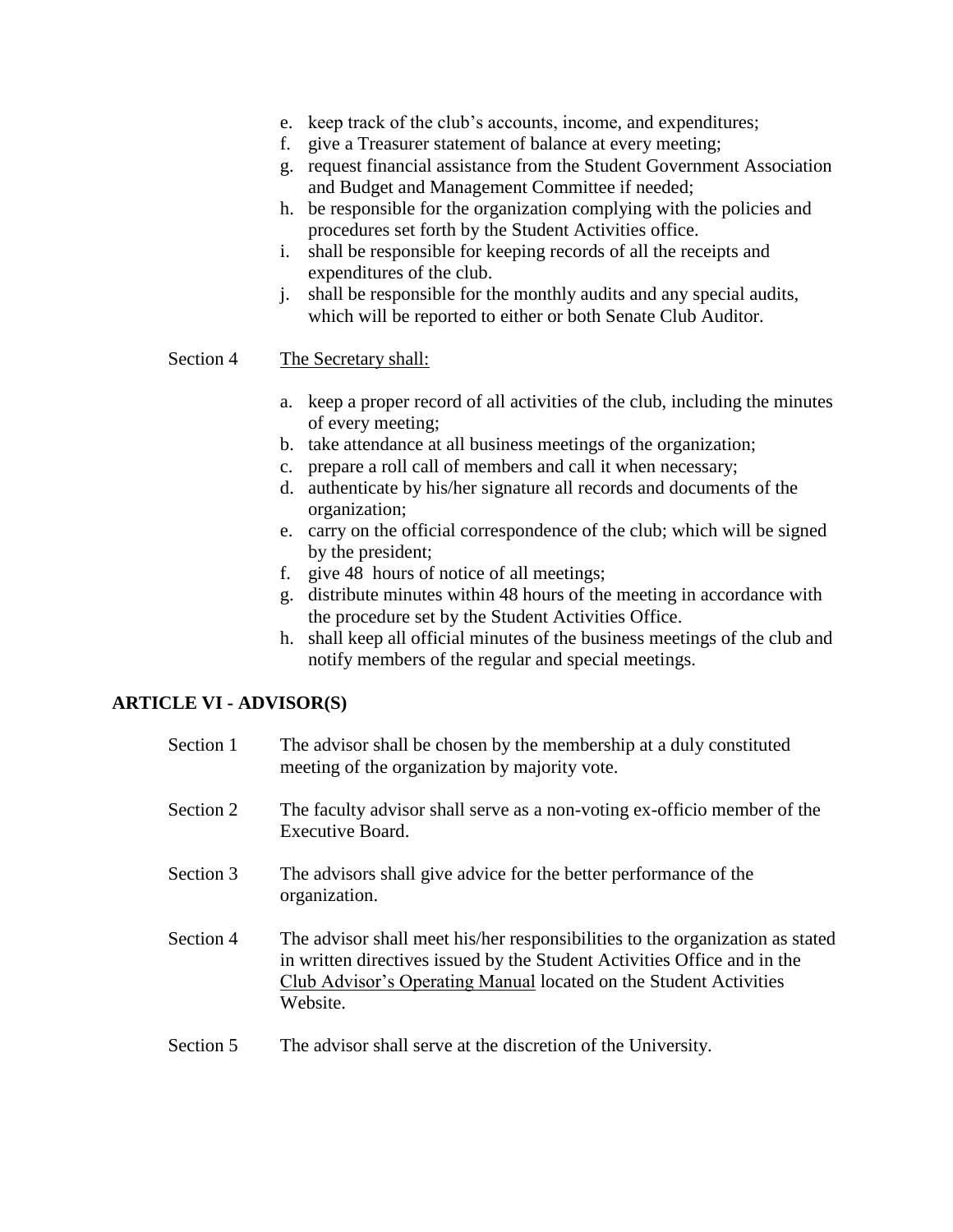#### **ARTICLE VII - NOMINATION AND ELECTION OF OFFICERS**

| Section 1 | Elections shall be held for all offices, including those that are filled<br>temporarily.                                                                                                                      |
|-----------|---------------------------------------------------------------------------------------------------------------------------------------------------------------------------------------------------------------|
| Section 2 | Officers shall be elected for a term of one (1) year or until their successors<br>are elected. They shall hold office until the start of the next academic year<br>when their successors shall assume office. |
| Section 3 | Elections shall be held during the spring semester. Elections shall take<br>place no earlier than March 15 <sup>th</sup> and no later than April 15 <sup>th</sup> of each year.                               |
| Section 4 | Only active members shall be allowed to vote. Voting shall be by secret<br>ballot unless there is only one candidate for an office in which case<br>election may be by voice vote.                            |
| Section 5 | Officers shall be elected by a majority of those members voting in the<br>election. If no candidate receives a majority vote on the first ballot, a<br>revote will occur with the President casting a vote.   |
| Section 6 | Notification of elections and nominations must be given a week's notice<br>prior to voting.                                                                                                                   |

# **ARTICLE VIII - VACANCIES**

- Section 1 In the event of the vacancy of the office of President, the duties will be carried out by the Vice-President. The office of Vice-President will be offered to the Secretary and/or Treasurer. If neither officer wishes to fill the Vice Presidency and election for the position will be held. If an existing officer does accept the Vice Presidency an election will be held for the vacant position.
- Section 2 In the event of the vacancy of any other offices, the President will appoint a temporary officer and an election will be held as per the provision of Article VI Section 1.

# **ARTICLE IX - IMPEACHMENT AND/OR RECALL**

- Section 1 Any officer is subject to impeachment and /or recall and removal from the office for failing to fulfill his/her constitutional responsibilities.
- Section 2 An impeachment request must be given at least two weeks in advance of the actual impeachment voting. Both the request and the voting must take place during regular meetings.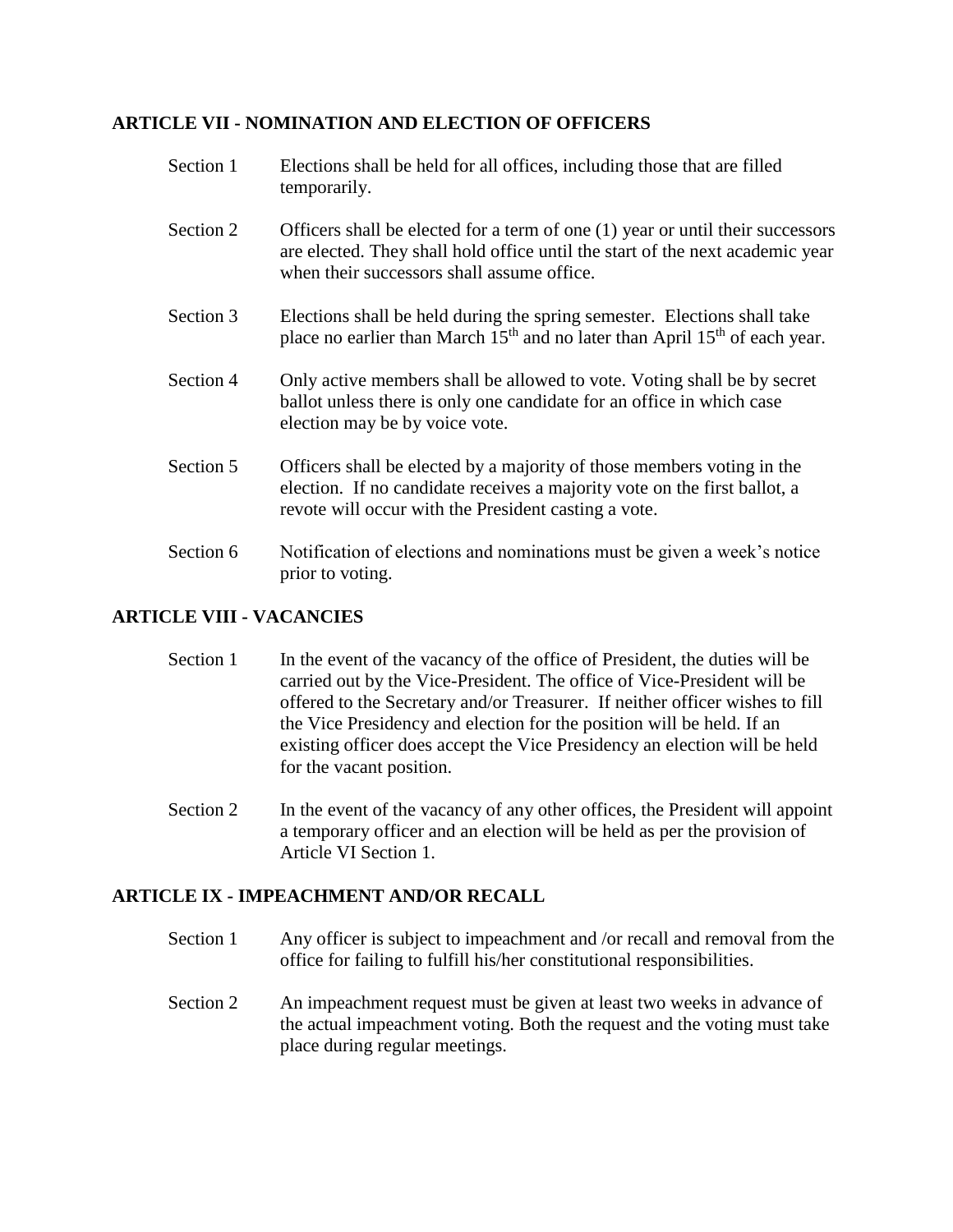| Section 3 | Upon conclusion of the discussion and arguments for and against<br>impeaching the officer, a vote shall be taken. No officer shall be<br>impeached except by a two-thirds $(2/3)$ vote. Voting shall be by secret<br>ballot. |
|-----------|------------------------------------------------------------------------------------------------------------------------------------------------------------------------------------------------------------------------------|
| Section 4 | An officer who is impeached shall immediately relinquish his/her office<br>but shall be allowed to maintain active membership in the organization<br>unless his/her actions have brought discredit to the organization.      |

Section 5 If an officer is impeached, the organization shall fill the position following the procedures outlined under Vacancies.

# **Article X - Meetings**

| Section 1 | Meetings of the organization shall be held at least once a week during the<br>academic year. There must be 48 hours of notice of all emergency meetings.                |
|-----------|-------------------------------------------------------------------------------------------------------------------------------------------------------------------------|
| Section 2 | Quorum a quorum shall be defined as $50\% + 1$ member of the club's<br>total voting membership. A quorum must be present for any action to take<br>place by membership. |
| Section 3 | A quorum shall be required to conduct any official business of the<br>organization except to adjourn.                                                                   |
| Section 4 | If voting results in a tie a re-vote will take place with the President casting<br>a vote.                                                                              |

# **Article XI - Amendments**

| Section 1 | Amendments to this constitution must be approved by a $2/3$ majority of<br>the voting membership present.                                                                                |
|-----------|------------------------------------------------------------------------------------------------------------------------------------------------------------------------------------------|
| Section 2 | Proposed amendments to the constitution shall be automatically tabled<br>until the next scheduled meeting of the organization.                                                           |
| Section 3 | Prior written notice of the proposed change(s) and the date of the meeting<br>at which the proposed change(s) shall be voted on shall be provided to all<br>members of the organization. |
| Section 4 | The constitution may be amended at a duly constituted meeting of the<br>organization by a two-thirds $(2/3)$ vote provided that prior notice has been<br>given.                          |

# **Article XII - Parliamentary Authority**